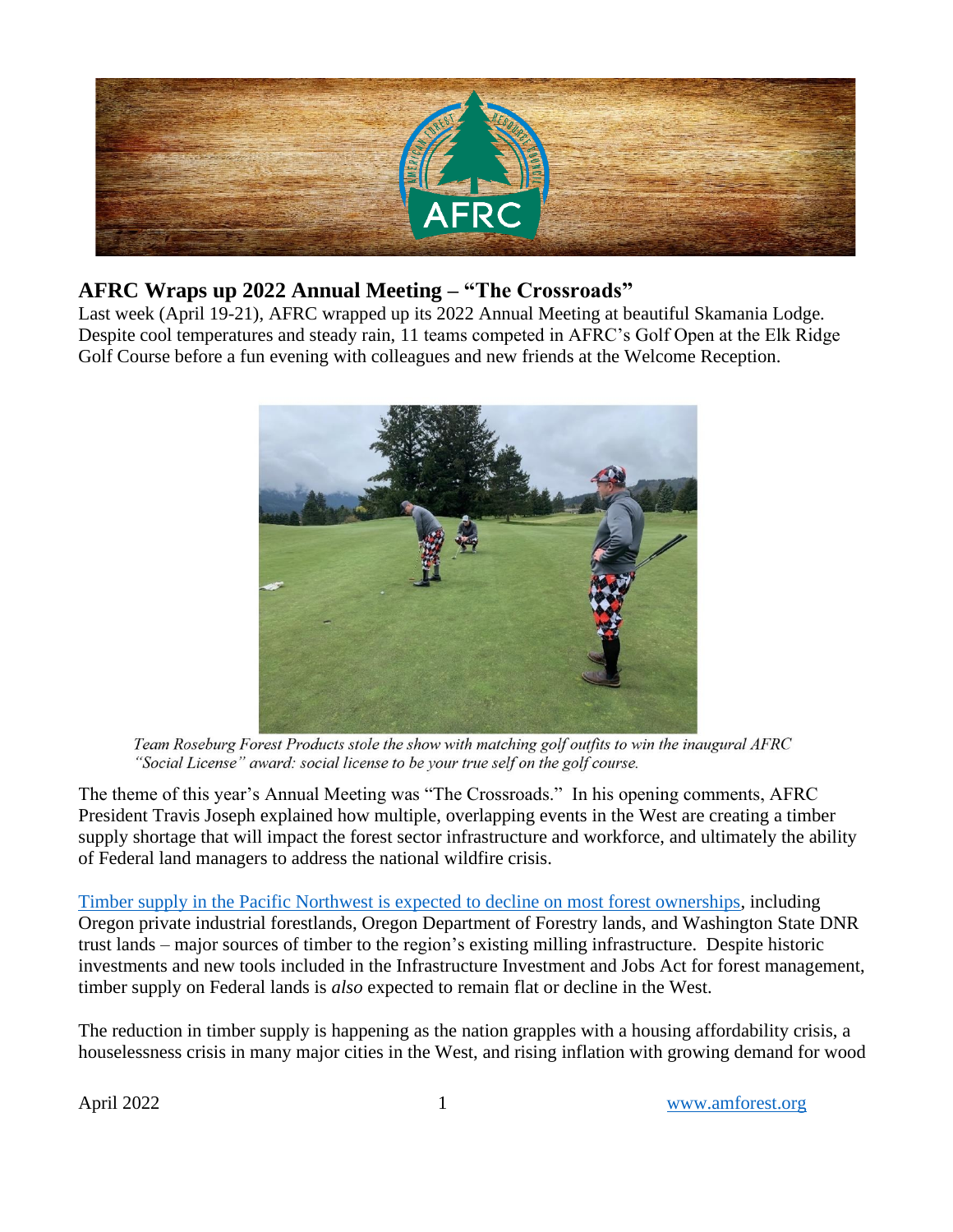products nationally and globally. At the same time, deep pocketed and politically connected anti-forestry activists are working to end commercial logging on public lands under the guise of climate change, while the Biden Administration is calling for *quadrupling* the number of federal acres at imminent risk of wildfire and mortality.

This is the "crossroads" – Federal decisions around forest health, the wildfire crisis, supporting the existing forest sector infrastructure, and the role of public forests in mitigating climate change – will drive management decisions and timber supply outcomes in the West for the foreseeable future. AFRC's work is this space is more important than ever.

The Annual Meeting focused on these important connections. Attendees heard comments from both Democratic and Republican leaders on forest management, including the Dean of the Oregon House Delegation and Chairman of the powerful House Committee on Transportation and Infrastructure, Peter DeFazio (OR-4). DeFazio reflected on his nearly 40 years of public service in Congress representing one of the most heavily forested districts in the United States and called for a legislative compromise to the forest management problems in the West.



Members of Congress Cliff Bentz and Derek Kilmer discuss challenges and opportunities in federal forest management.

Congressman Cliff Bentz, Congressman Derek Kilmer, and Congresswoman Jaime Herrera Beutler shared their perspectives on both the challenges and opportunities in federal forest management. In a clear sign of bipartisanship, all three members confirmed their commitment and support for increasing active management on, and timber supply from, Federal lands. All three members talked about catastrophic wildfires and toxic smoke as major wakeup calls for the public, the press, and elected officials.

Dave Tenny, CEO of the National Association of Forest Owners, provided a highly informative and timely presentation on the role of working forests in climate change mitigation. Tenny succinctly captured what "climate smart forestry" looks like: trees  $+$  wood products  $=$  maximum climate mitigation.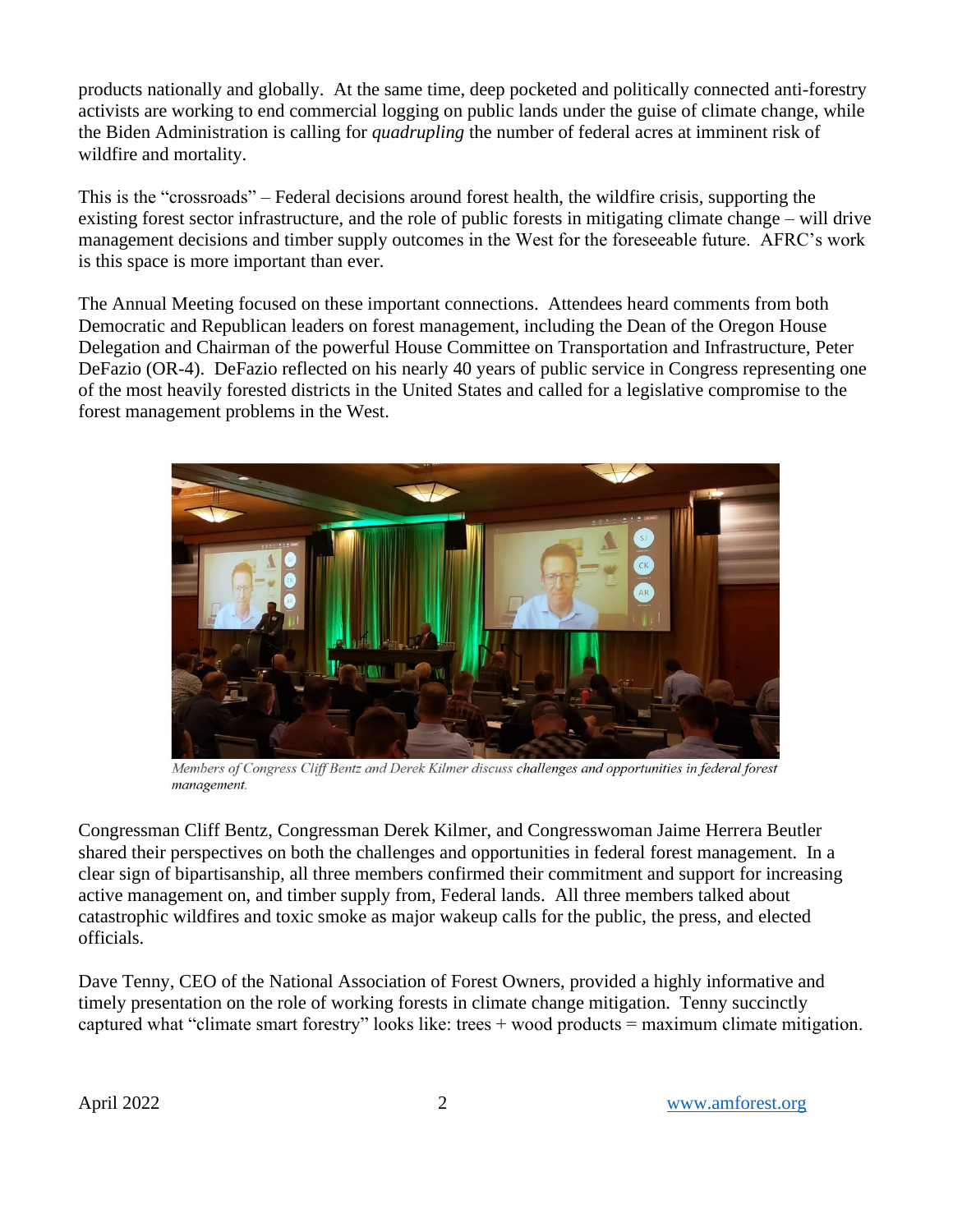Tenny noted how private working forests provide 90% of wood and fiber for forest products in the United States while also providing nearly 75% of the total gross forest carbon sequestration!

AFRC's Heath Heikkila and Federal Forest Resource Coalition's Bill Imbergamo shared their political outlook for the 2022 elections and the likely implications for which political party controls Congress, and what that means for forest management legislation, regulatory reforms, and oversight of the Infrastructure Investment and Jobs Act and the Biden Administration's 10-year wildfire strategy.

In the afternoon on Day 2, attendees were joined by leaders from the Idaho Department of Lands, Montana DNRC, and Oregon Department of Forestry to explain how states are partnering with the Forest Service to invest in and grow forest management activities on Federal lands. These presentations were followed by Regional breakout sessions covering Montana, Idaho, Washington, Oregon, and California – providing a space for agency leaders and their customers to discuss regional and local issues.

The third and final day featured a conversation with Washington Commissioner of Public Lands, Hilary Franz. Commissioner Franz discussed her controversial "carbon project" on DNR lands that would "lease" carbon in some older stands and sell the carbon to polluters; her efforts on the Keep Washington Evergreen legislative proposal that failed in the Washington Legislature due to opposition from anti-forestry groups; and expected timber reductions on DNR trust lands and what it means for the infrastructure and Washington's rural communities.

U.S. Forest Service Chief Randy Moore provided the morning keynote address on Day 3. He talked about the critical relationship between the Forest Service and the private sector, noting, "The bottom line is without industry, we're not going to be able to manage the forest. It should not even be debatable."

The Forest Service will have to rely heavily on the forest sector infrastructure and workforce to tackle the wildfire crisis threatening tens of millions of acres of federal forests, while also providing a higher and more predictable level of timber supply to keep mills and private contractors in business.

AFRC's Nick Smith closed the meeting with a call to action to all meeting attendees and those that want to change the current trajectory of failed forest management. Smith shared the available communication and advocacy tools and needed *actions* to engage the public and press, inspire future advocates for the industry, and to hold elected officials and land managers accountable. 2022 is the year of the crossroads.



**U.S. Forest Service Chief shares his** vision for the nation's national forests.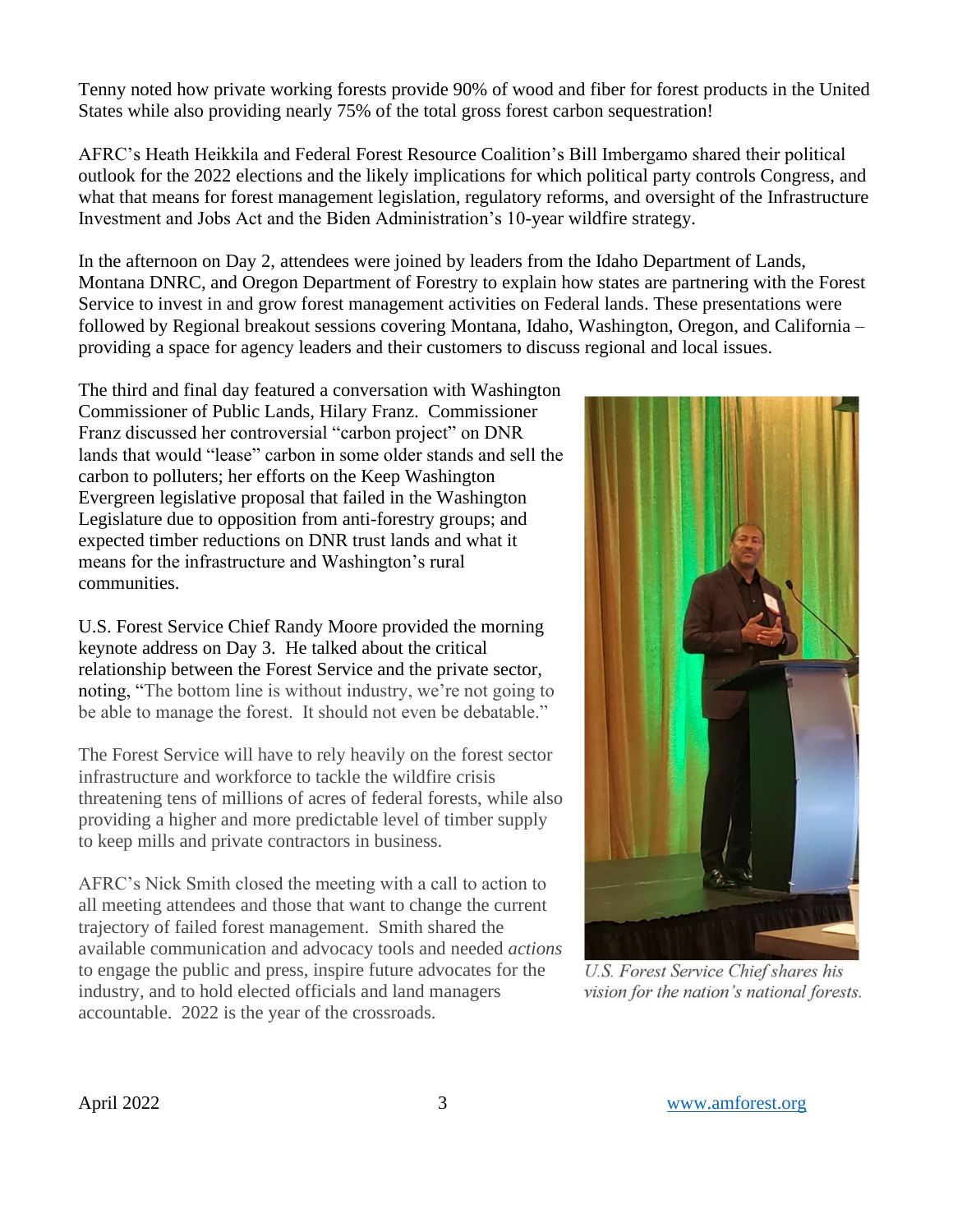AFRC thanks all the speakers, panelists, special guests, and attendees for making 2022 another fantastic conference. We look forward to seeing our regular – and new – meeting attendees again at Skamania Lodge in April 2023! /*Travis Joseph*



**The [AFRC Podcast](https://anchor.fm/afrc-forestry/) is a monthly discussion examining key issues and news relating to forestry, forest products and public lands management.**

**At all levels of government, policymakers are seeking ways to regulate carbon and greenhouse gas emissions to combat climate change. Several states have adopted cap-and-trade systems as a way to lower emissions. These systems have created markets for so-called "carbon offsets." And thanks to the ability of our forests to sequester and store carbon, both public agencies and private interests are increasingly looking at buying and selling carbon offsets on public and private forestlands. What are carbon offsets? Are they effective? How do they impact the forest products industry? To help answer these questions, AFRC President Travis Joseph joins the AFRC Podcast.**

**[Click here to listen to Episode 8.](https://anchor.fm/afrc-forestry/episodes/Episode-8-Can-Forest-Carbon-Offsets-and-Forest-Products-Co-Exist-e1hrp4o) Our podcast is also available on Spotify!**

# **Washington, DC Update**

*Biden Executive Order.* On April 22, President Joe Biden traveled to Seattle to commemorate Earth Day and sign an [Executive Order](https://www.whitehouse.gov/briefing-room/presidential-actions/2022/04/22/executive-order-on-strengthening-the-nations-forests-communities-and-local-economies/) (EO) on "Strengthening the Nation's Forests, Communities, and Local Economies" focused on protecting "mature and old-growth forests on Federal lands" to combat global climate change. Biden was joined at the signing by Washington Governor Jay Inslee, Seattle Mayor Bruce Harrell, and nearly every Democrat in the Washington Congressional Delegation. A fact sheet from the White House is available [here.](https://www.whitehouse.gov/briefing-room/statements-releases/2022/04/22/fact-sheet-president-biden-signs-executive-order-to-strengthen-americas-forests-boost-wildfire-resilience-and-combat-global-deforestation/)

The EO followed months of pressure by anti-forestry groups through the ["Climate Forests Campaign"](https://www.climate-forests.org/) that seeks to "protect mature and old-growth trees and forests from logging across America's public lands as a cornerstone of U.S. climate policy." However, instead of identifying logging as a threat to older trees on federal lands, the EO identifies "climate impacts, catastrophic wildfires, insect infestation, and disease" as the primary threats to all forests, including older forests.

While the EO does not attempt to prohibit the harvest of older trees on federal lands, it does direct the Forest Service and Department of the Interior to "define, identify, and complete an inventory of oldgrowth and mature forests on Federal lands, accounting for regional and ecological variations, as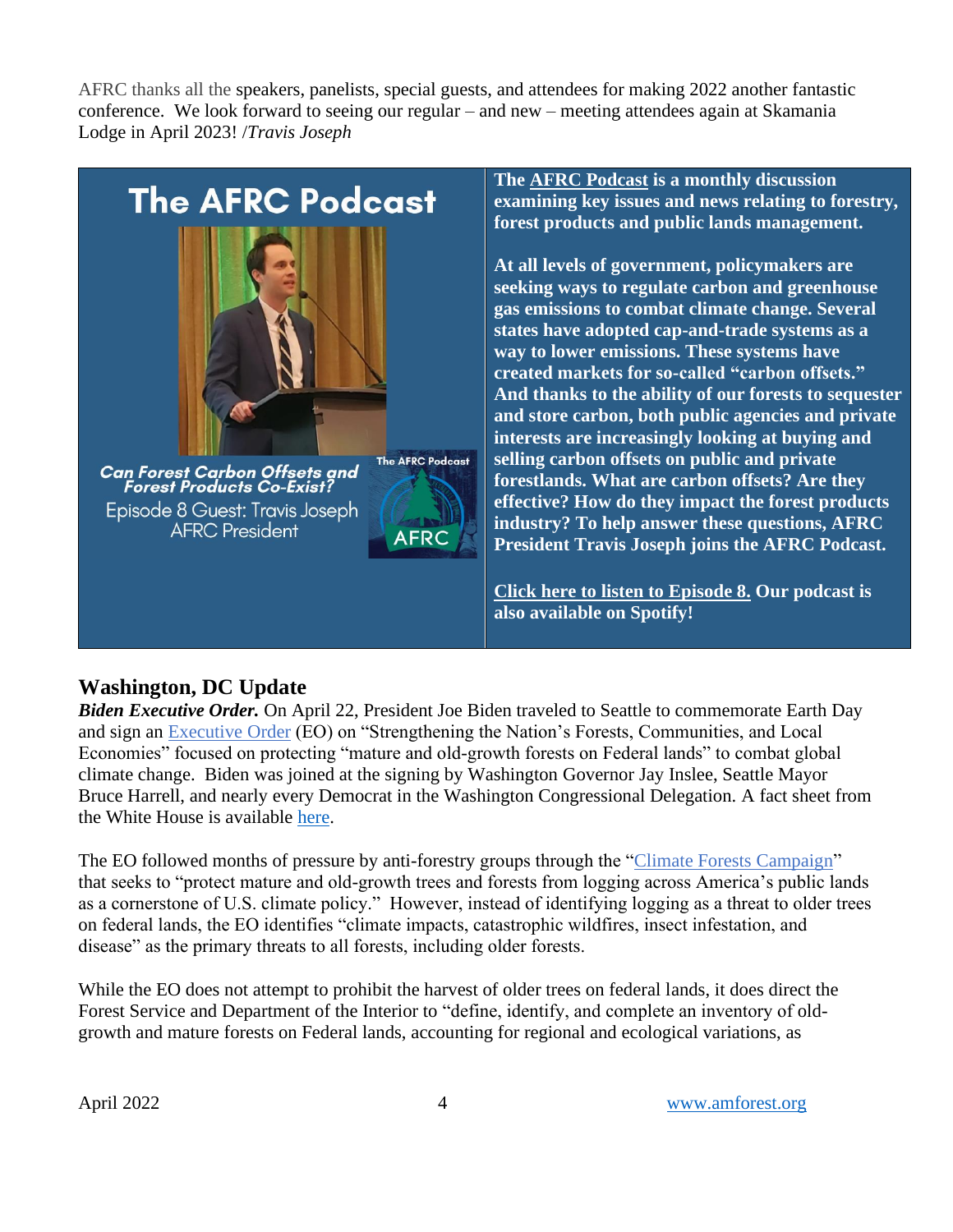appropriate." The inventory must be completed within one-year and be made available to the public. Following the completion of the inventory, among other actions, the agencies are directed to:

- ➢ "analyze the threats to mature and old-growth forests on Federal lands, including from wildfires and climate change."
- $\triangleright$  develop policies, with robust opportunity for public comment, to institutionalize climate-smart management and conservation strategies that address threats to mature and old-growth forests on Federal lands."
- ➢ "develop a Federal goal that charges agencies to meet agency-specific reforestation targets by 2030, including an assessment of reforestation opportunities on Federal lands and through existing Federal programs and partnerships."
- ➢ "develop…recommendations for community-led local and regional economic development opportunities to create and sustain jobs in the sustainable forest product sector, including innovative materials, and in outdoor recreation, while supporting healthy, sustainably managed forests in timber communities."

The EO highlights the threat posed to forests abroad by deforestation and pledges that "(w)e can and must take action to conserve, restore, reforest, and manage our magnificent forests here at home and, working closely with international partners, throughout the world." The EO also directs federal agencies to provide a report to the President outlining additional actions or legislation to combat illegal logging and stop trade in illegally sourced wood products pursuant to the Lacey Act, as amended, and to address the related importation of commodities sourced from recently deforested land.

Anti-forestry groups are undoubtedly looking to identify wide swaths of Federal forestland as "mature" and press the Biden Administration to adopt policies that prevent commercial harvests in these areas – even if this actually increases fire danger in these areas or conflicts with international scientific consensus about the carbon sequestration benefits of working forests. The Forest Service could also be pressured to adopt forest plan amendments, which would be a significant undertaking. It is not clear how the agencies will go about defining "mature" and "old-growth" across the nation's diverse forest types and ecosystems or determine "climate-smart management" beyond efforts to reduce wildfire risk.

It is deeply concerning that the agencies are being directed to undertake a time-intensive inventory and planning process at the same time Congress has provided record investments to increase forest thinning treatments to address a growing forest health and wildfire crisis. The Forest Service has identified a need to treat an additional 20 million acres over the next 10 years – a task that is already proving very challenging given current staffing challenges and debates about commercial thinning on federal lands. This challenge will only be made more difficult by an Executive Order that is little more than a political initiative to please far-left environmental groups.

Congressional reactions to the announcement have varied. Senator Ron Wyden (D-OR) and Reps. Peter DeFazio (D-OR) and Earl Blumenauer (D-OR) issued a joint [press release c](https://blumenauer.house.gov/media-center/press-releases/wyden-blumenauer-defazio-applaud-administration-s-actions-focus-efforts)ommending the action. Senator Steve Daines (R-MT) issued a [press release](https://www.daines.senate.gov/news/press-releases/daines-to-biden-more-paperwork-and-more-red-tape-wont-help-our-forests) pointing out that the order diverts resources away from actual conservation work and sets the stage for further restrictions and prohibitions on public lands. House Natural Resources Committee Ranking Member Bruce Westerman (R-AR) took the opportunity to highlight the general focus of the EO on reducing the risk of wildfires, [quipping:](https://republicans-naturalresources.house.gov/newsroom/documentsingle.aspx?DocumentID=410971) "*I'm pleased to see President Biden finally recognizing something congressional Republicans have promoted for years: that*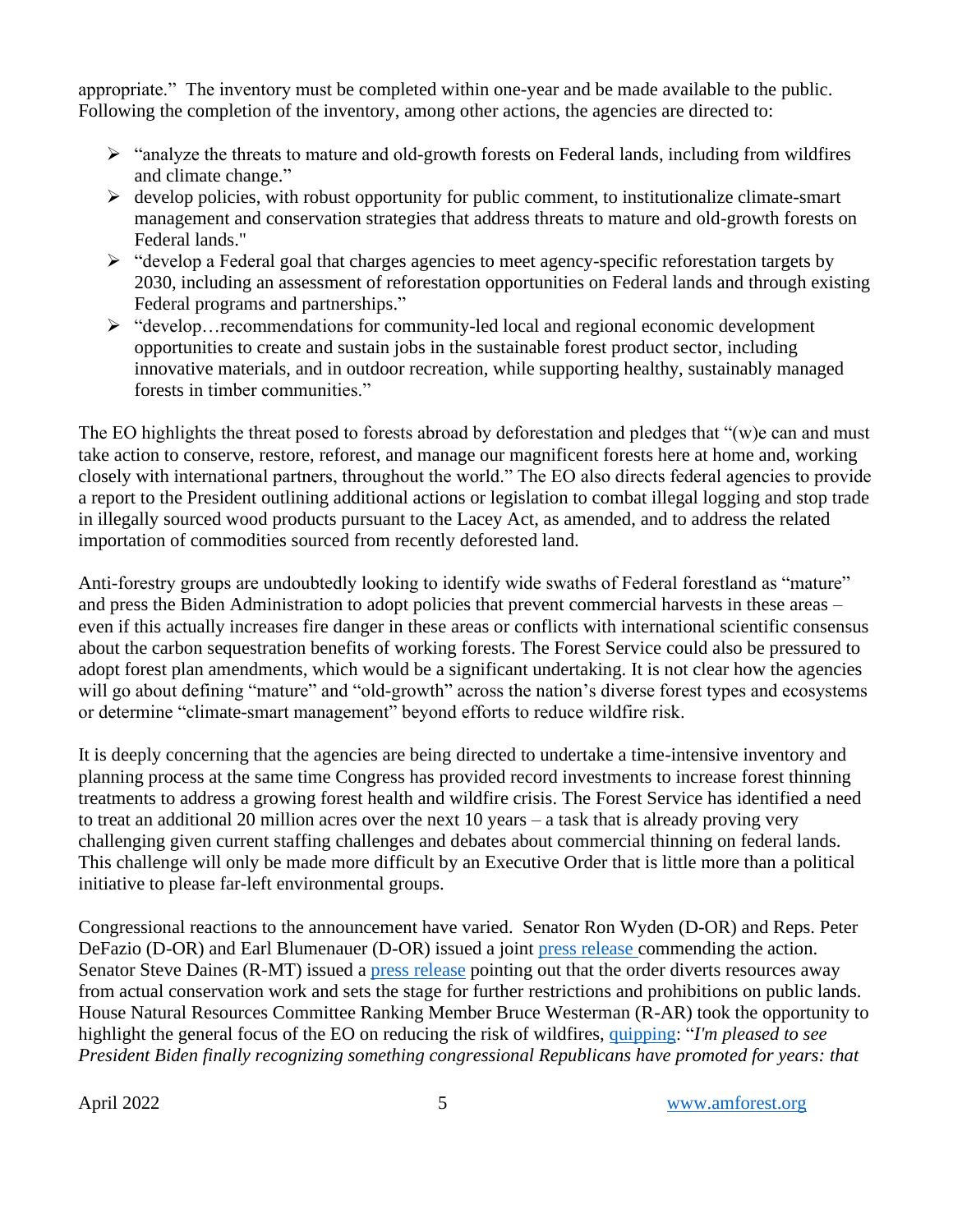### *properly managed forests play a key role in reducing atmospheric carbon and also provide clean air, clean water, quality wildlife habitat, excellent recreational opportunities and beautiful vistas."*

*No Timber from Tyrants Act.* On April 7, Congressman Bruce Westerman introduced the ["No Timber](https://republicans-naturalresources.house.gov/uploadedfiles/no_timber_from_tyrants_act_-_text.pdf)  [from Tyrants Act"](https://republicans-naturalresources.house.gov/uploadedfiles/no_timber_from_tyrants_act_-_text.pdf) (HR 7437), which would prohibit the import of wood products from Russia and Belarus while Russian President Vladimir Putin continues his violent and senseless invasion of Ukraine. The legislation directs the Forest Service and Department of the Interior to make up for the lost imports by harvesting more timber from our overgrown, fire-prone federal lands in a manner consistent with current forest plans. The Allowable Sale Quantity authorized annually in Forest Plans is approximately 6 billion board feet, but the agency is currently selling less than half this amount.

According to House Natural Resources Committee Republicans, the United States imported over half-abillion dollars' worth of wood products from Russia (\$459 million) and Belarus (\$52 million) in 2021. They also report that Russia is the world's 4<sup>th</sup> largest exporter of wood and wood exports are a \$12 billion industry for Vladimir Putin.

The legislation enjoys the support of 80 members of Congress, including the Ranking Members of the House Agriculture Committee, GT Thompson (R-PA), and the House Energy and Commerce Committee, Cathy McMorris Rodgers (R-WA). It is also supported by 35 industry groups, including AFRC. More information on the legislation is available [here.](https://republicans-naturalresources.house.gov/newsroom/documentsingle.aspx?DocumentID=410921) /*Heath Heikkila*

## *AFRC in the News*

- Travis Joseph is quoted in [The Washington Post](https://www.washingtonpost.com/climate-solutions/2022/04/21/biden-old-growth-forest-order/) regarding President Biden's Executive Order on Strengthening the Nation's Forests, Communities, and Local Economies.
- Nick Smith published an oped in the [Everett Herald](https://www.heraldnet.com/opinion/comment-using-forests-for-carbon-credits-may-defeat-purpose/) explaining why the DNR's carbon project will be counterproductive to addressing climate change.
- USFS Chief Randy Moore's appearance at the AFRC annual meeting was featured in [Capital Press.](https://www.capitalpress.com/ag_sectors/timber/usfs-chief-timber-industry-needed-to-manage-national-forests/article_903bec00-c1b0-11ec-a408-b3e7275fbd59.html)

# **Washington DNR Carbon Project Met with Opposition, Skepticism**

On April 6, Washington Commissioner of Public Lands Hilary Franz announced the creation of a "carbon project" on state trust lands. The project would lease carbon stored in some older forest stands and be sold to polluters in a voluntary carbon market.

Carbon offset projects are complex and often controversial, especially when those offsets include highly regulated and protected *public forestlands*. To date, DNR has not completed any public outreach or financial, legal, or environmental assessments of the proposal the Department claims will "generate tens of millions of dollars" and help address climate change.

Nearly half of DNR trust lands in western Washington are already set aside from sustainable timber management and 90 percent of forest stands over 120 years old are also protected. Further reductions to working forests will impact local communities, the forest products sector, and forest health during the wildfire crisis plaguing the West.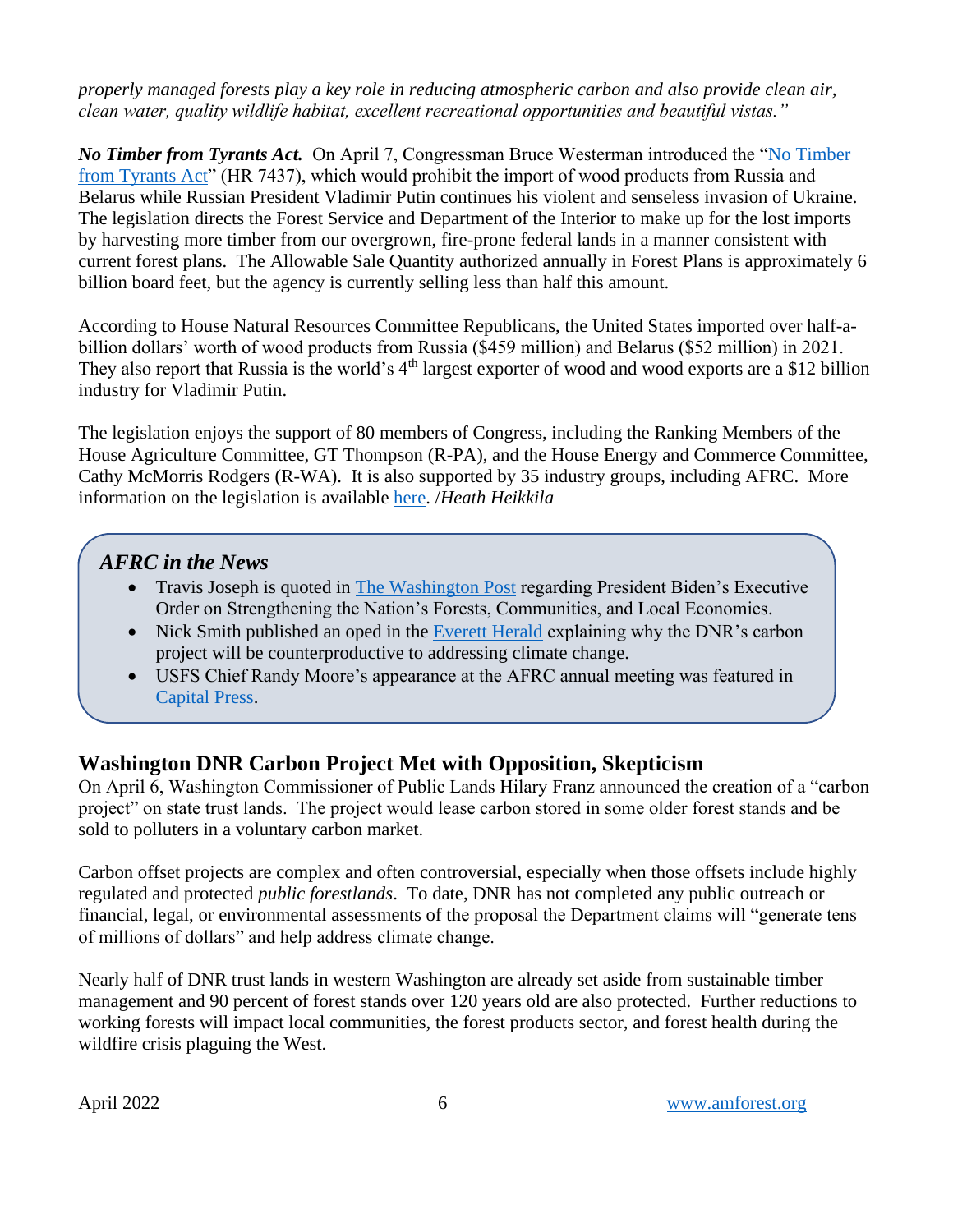Leaders from across Washington state have raised serious concerns and questions about the carbon project. In an April 19 letter to Commissioner Franz, [Republican Senate and House leaders pointed out](https://amforest.org/wp-content/uploads/2022/04/letter-to-Commissioner-Franz-041922.pdf) how the decision "conflicts with previous commitments made by you and your staff" and expressed frustrations with the "lack of an open, transparent process for a proposal that will cost Washington jobs and revenue for schools and other trust land beneficiaries based on highly speculative carbon emission reductions." The leaders requested the Commissioner respond to questions outlining more details before the Board of Natural Resources meets on May 3.

In an April 25 letter, [22 legislators from Eastern and Central Washington](https://amforest.org/wp-content/uploads/2022/04/4.25.22-Commissioner-Franz-DNR-state-trust-lands-letter.pdf) asked for a meeting with the Commissioner of Public Lands "to learn more about [the carbon project] in greater detail and to understand the process going forward before taking any further actions to remove additional state trust lands from science-based timber management, including entering into any agreements to 'lease' state assets for carbon credits." The elected officials highlighted how the current, projected "decline in the volume of timber from DNR's statewide timber sale program equates to the volume needs of two sawmills…"

AFRC champions responsible forestry as a climate solution. The combination of trees (growing and replanting) and using wood products provides the greatest climate mitigation benefits. However, importing more wood from outside Washington and the U.S; using less carbon friendly materials such as concrete and steel to substitute for wood; and reducing Washington's green workforce and infrastructure needed to respond to our forest health crisis – the real world consequences of this project – will undercut Washington's ambitious climate change goals, not help achieve them. /*Travis Joseph*

## **Forest Service Releases Infrastructure Funding for Selected Landscapes**

The Forest Service has released the initial landscape investments outlined in their Wildfire Crisis Implementation Plan. This initial phase of funding from the Bipartisan Infrastructure Bill includes \$673 million for fiscal years 2022-2024 with \$131.3 million for use in FY22. Twenty-nine candidate landscape investments were proposed, of which 10 were selected across eight states that the agency determined represented the highest potential to reduce exposure of people, communities, and natural resources at risk of catastrophic wildfire. Among those 10 selections are two in California, and one each in Idaho, Montana, Washington, and Oregon. These six landscapes will receive \$303.4 million during the FY22-24 period, with \$78.7 million dedicated to FY22 alone.

In California, both the Stanislaus and Tahoe National Forests will receive funding to treat 13,000 acres in FY22 and an additional 36,400 acres through FY24. Both the Boise and Payette National Forests in Idaho will receive funding to treat a total 55,000 acres through FY24. Those Forests anticipate leveraging the state's robust Good Neighbor Authority program to attain this target. The Kootenai National Forest in Montana is expected to leverage these funds to treat 7,200 acres in Lincoln County through their agreement with the Montana Department of Natural Resources and Conservation. The Central Washington Initiative, which is being funded at the highest level of the National Forests in the Pacific Northwest and California, aims to treat 124,000 acres through 2024 on the Okanogan-Wenatchee National Forest. Finally, the Deschutes National Forest in Oregon is focused on elevating treatments northwest of the city of Bend, which is experiencing the most extensive community growth in the state. A summary of these investments is below: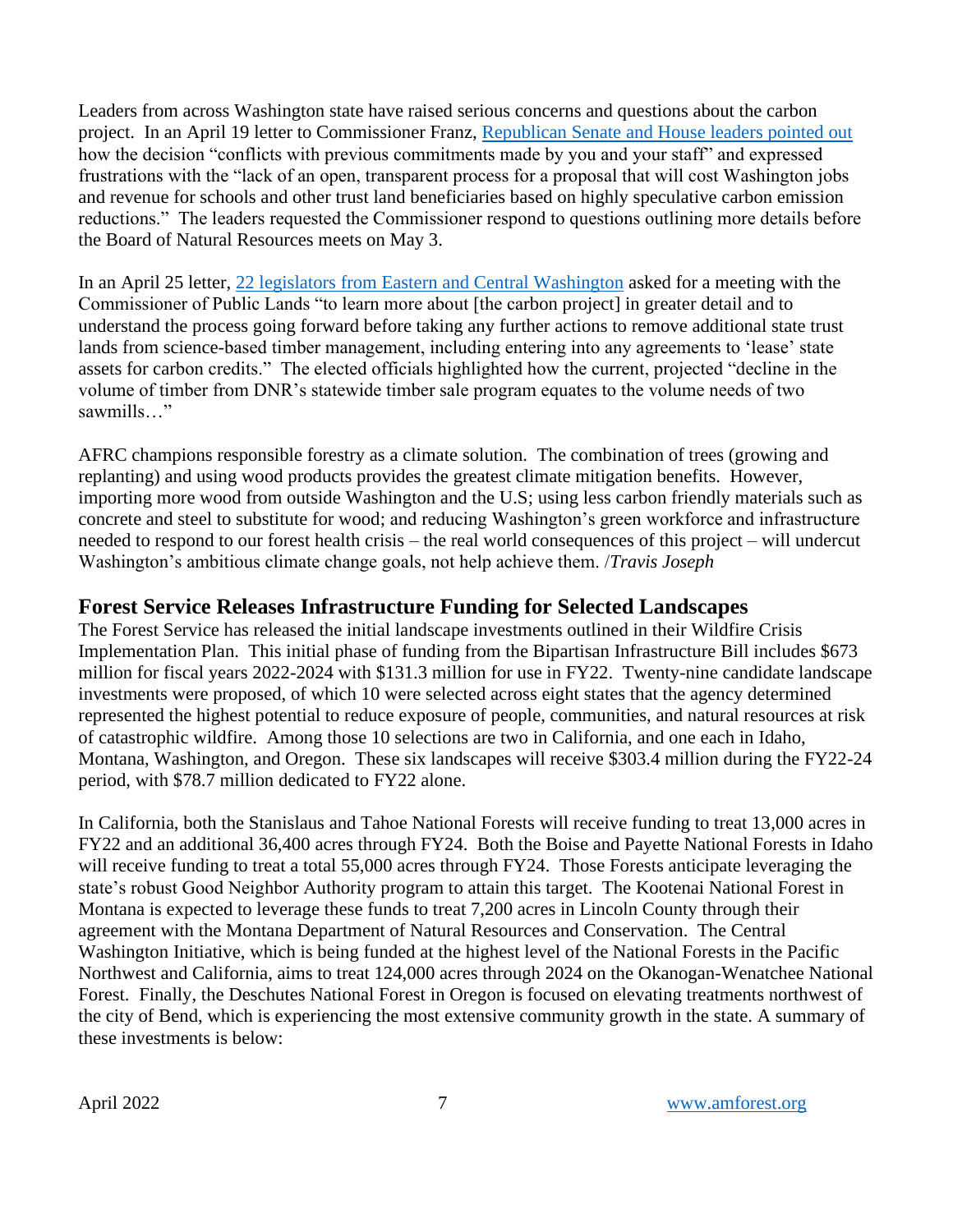|                       |              |                        | <b>FY22 Funding</b> | <b>Total Funding</b> |
|-----------------------|--------------|------------------------|---------------------|----------------------|
| <b>Landscape Name</b> | <b>State</b> | <b>National Forest</b> | (millions)          | (millions)           |
| North Yuba            | California   | Tahoe                  | \$6.8               | \$25.5               |
| <b>Stanislaus</b>     | California   | <b>Stanislaus</b>      | \$21.8              | \$55.2               |
| Kootenai Complex      | Montana      | Kootenai               | \$3.6               | \$19.3               |
| Southwest Idaho       | Idaho        | <b>Boise/Payette</b>   | \$17.4              | \$59.5               |
| <b>Central Oregon</b> | Oregon       | Deschutes              | \$4.5               | \$41.3               |
| Central Washington    |              | Okanogan-              |                     |                      |
| Initiative            | Washington   | Wenatchee              | \$24.6              | \$102.6              |

These investments come with an expectation for supplemental treatment of 285,600 acres through FY24. Additional information can be found [here.](https://www.fs.usda.gov/managing-land/wildfire-crisis/landscapes) /*Andy Geissler*

## **AFRC Legal Updates**

*Environmental Groups Settle Their Challenge to FWS "Not Warranted" Finding for the Red Tree Vole.* In March 2021, environmental groups filed a [challenge](https://www.courthousenews.com/wp-content/uploads/2021/03/Red_Tree_Vole_complaint_3-25-21.pdf) to the U.S. Fish and Wildlife Service's (FWS) determination that the North Oregon Coast Distinct Population Segment (DPS) of the red tree vole did not warrant listing as a threatened or endangered species under the Endangered Species Act (ESA). AFRC and OFIC moved to intervene as defendants, *see* [August 2021 Newsletter,](https://amforest.org/wp-content/uploads/2021/08/August-2021-Newsletter.pdf) but the district court denied the motion and allowed AFRC and OFIC to file an amicus curiae brief in support of the government during the merits phase of the litigation. However, in the middle of summary judgment briefing, the parties stayed the case to pursue settlement.

On April 15, 2022, the parties reached a settlement agreement where FWS has agreed to "submit to the Federal Register a new 12-month finding as to whether the listing of the north Oregon coast DPS of the red tree vole as threatened or endangered is (a) not warranted; (b) warranted; or (c) warranted but precluded by other pending proposals" by January 31, 2024.

As explained in our previous newsletter article, the Forest Service's implementation of the Northwest Forest Plan (NWFP) Survey & Manage guidelines and the BLM's implementation of its 2016 Resource Management Plans serve as the primary protection mechanisms for the red tree vole on federally managed land. The NWFP included a provision that directed the agency to conduct an annual review of new species information to determine when species should be assigned to different categories or added to or removed from the Survey and Manage guidelines. The first of these species reviews was initiated in 2019 with a request from the Regional Interagency Executive Committee for new information on Survey and Manage species from the field units, including the red tree vole. The status of this review is unknown at this time. AFRC had supported FWS's "not warranted" finding given that our tracking of vegetation management projects on Forest Service and BLM lands within the DPS area indicate that this population is ubiquitous. AFRC thanks Crystal Chase and Kirk Maag for their representation of AFRC in this matter. /*Sara Ghafouri*

*CEQ Finalizes Phase I NEPA Regulations: Reverting Key Provisions of the 2020 NEPA Regulations Back to the 1978 NEPA Regulations.* On April 20, the Council on Environmental Quality (CEQ) published a [final rule](https://www.govinfo.gov/content/pkg/FR-2022-04-20/pdf/2022-08288.pdf) revising its National Environmental Policy Act (NEPA) regulation, reverting portions of the 2020 NEPA regulations back to the 1978 regulatory text with some additional "non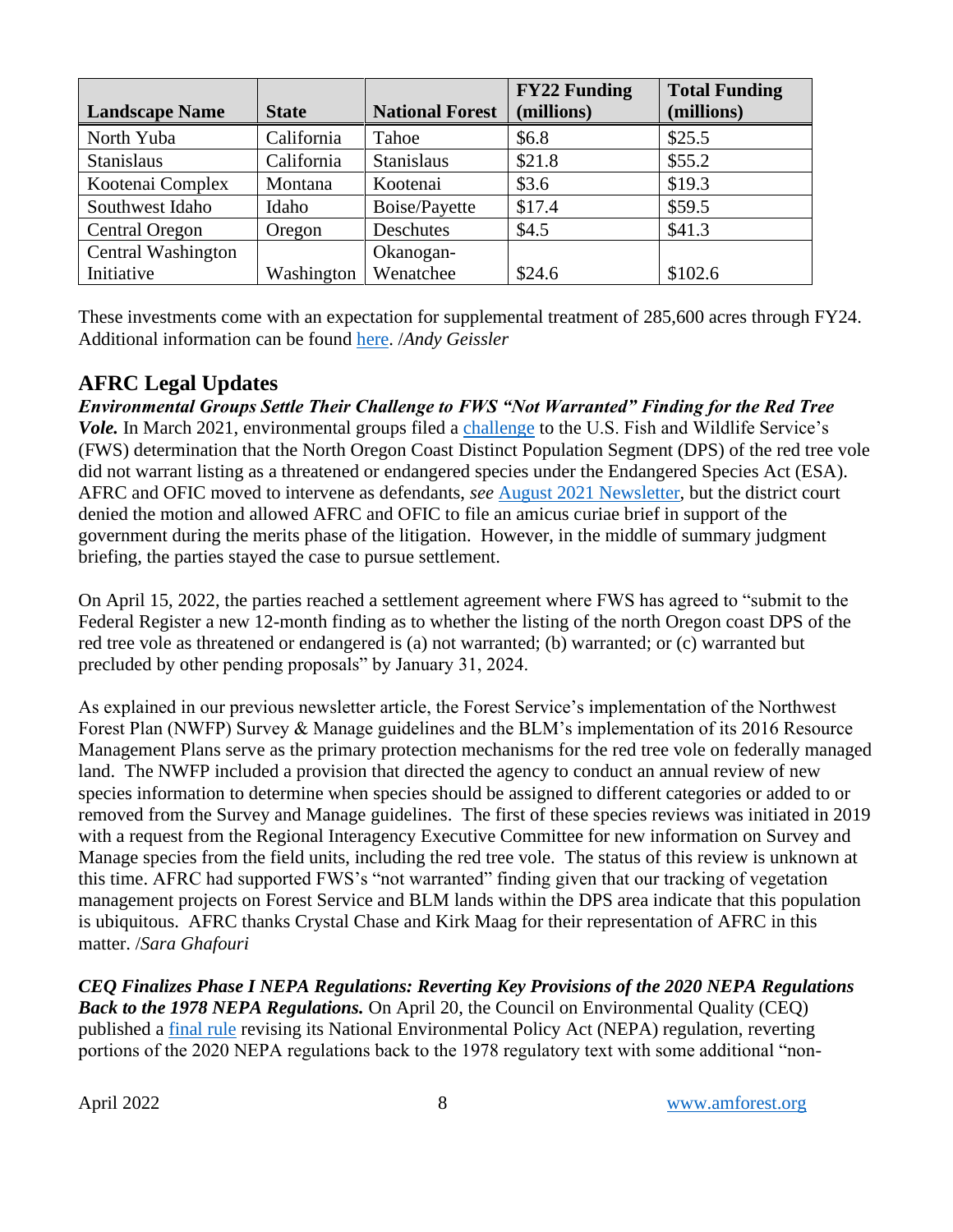substantive changes" to "accommodate the current structure of the CEQ regulations." This final rule is Phase 1 in a two-phase comprehensive regulatory review process that was prompted by two Executive Orders [\(E.O. 13990](https://www.federalregister.gov/documents/2021/01/25/2021-01765/protecting-public-health-and-the-environment-and-restoring-science-to-tackle-the-climate-crisis) and [E.O. 14008\)](https://www.federalregister.gov/documents/2021/02/01/2021-02177/tackling-the-climate-crisis-at-home-and-abroad) issued by President Biden in January 2021.

Phase 1's final rule reverts three key provisions back to their pre-Trump era state, which become effective on May 20, 2022:

*Purpose and Need Statement and Reasonable Range of Alternatives—*CEQ revised 40 C.F.R. § 1502.13 regarding the requirement for a purpose and need statement in an environmental impact statement. The revision clarifies that agencies have "discretion to consider a variety of factors when assessing an application for an authorization," removing the 2020 requirement that an agency base the purpose and need on the goals of an applicant and the agency's statutory authority. The final rules explains that the factors agencies may consider in a purpose and need statement include "national, agency, or other policy objectives applicable to a proposed action," "desired conditions on the landscape or other environmental outcomes," and "local needs." The final rule also makes a conforming revision to the definition of "reasonable alternatives" in 40 C.F.R. § 1508.1(z).

*Ceiling Provisions*—CEQ revised 40 C.F.R. § 1507.3 to remove language that could be interpreted as limiting the agencies' ability to develop or revise procedures to implement NEPA-specific regulations that go beyond CEQ's NEPA regulations. That means, under the final rule, CEQ's NEPA regulations are the floor, not the ceiling. In addition, the 2020 NEPA regulations had required agencies within 12 months to develop or revise proposed procedures to implement CEQ's NEPA regulations. Under the Biden Administration, however, CEQ issued an interim rule that extended that deadline by two years to September 14, 2023. CEQ's final rule reaffirms that deadline.

*Definition of Effects*—Most notably, CEQ "restored" the definition of ''effects'' in 40 C.F.R. 1508.1(g) to include "direct," "indirect," and "cumulative" effects, which were removed by the 2020 NEPA regulations: "Effects or impacts means changes to the human environment from the proposed action or alternatives that are reasonably foreseeable and include [direct effects, indirect effects, and cumulative effects]." The 2020 NEPA regulations had required consideration of reasonably foreseeable effects that have a "reasonably close causal relationship" to the proposed agency action. In the final rule, CEQ explained it reconsidered its reasoning taken in the 2020 NEPA regulations and now does not deem it useful to include the "reasonably close causal relationship" and "but for" language drawn from drawn from the Supreme Court's decision in *Department of Transportation v. Public Citizen*, 541 U.S. 752 (2004), "which dealt with a unique context in which an agency had no authority to direct or alter an outcome."

Environmental groups have stated that they will proceed with their legal challenge to the 2020 NEPA regulations, which is currently pending before the Fourth Circuit. In June 2021, Judge Jones from the Western District of Virginia dismissed the environmental group's challenge to the CEQ's 2020 NEPA regulations on "standing" and "ripeness" grounds. *Wild Virginia v. Council on Env't Quality*, 544 F. Supp. 3d 620 (W.D. Va. 2021). AFRC, along with an industry coalition, participated in the district court proceedings as defendant-intervenors. Although environmental groups have stated that the Biden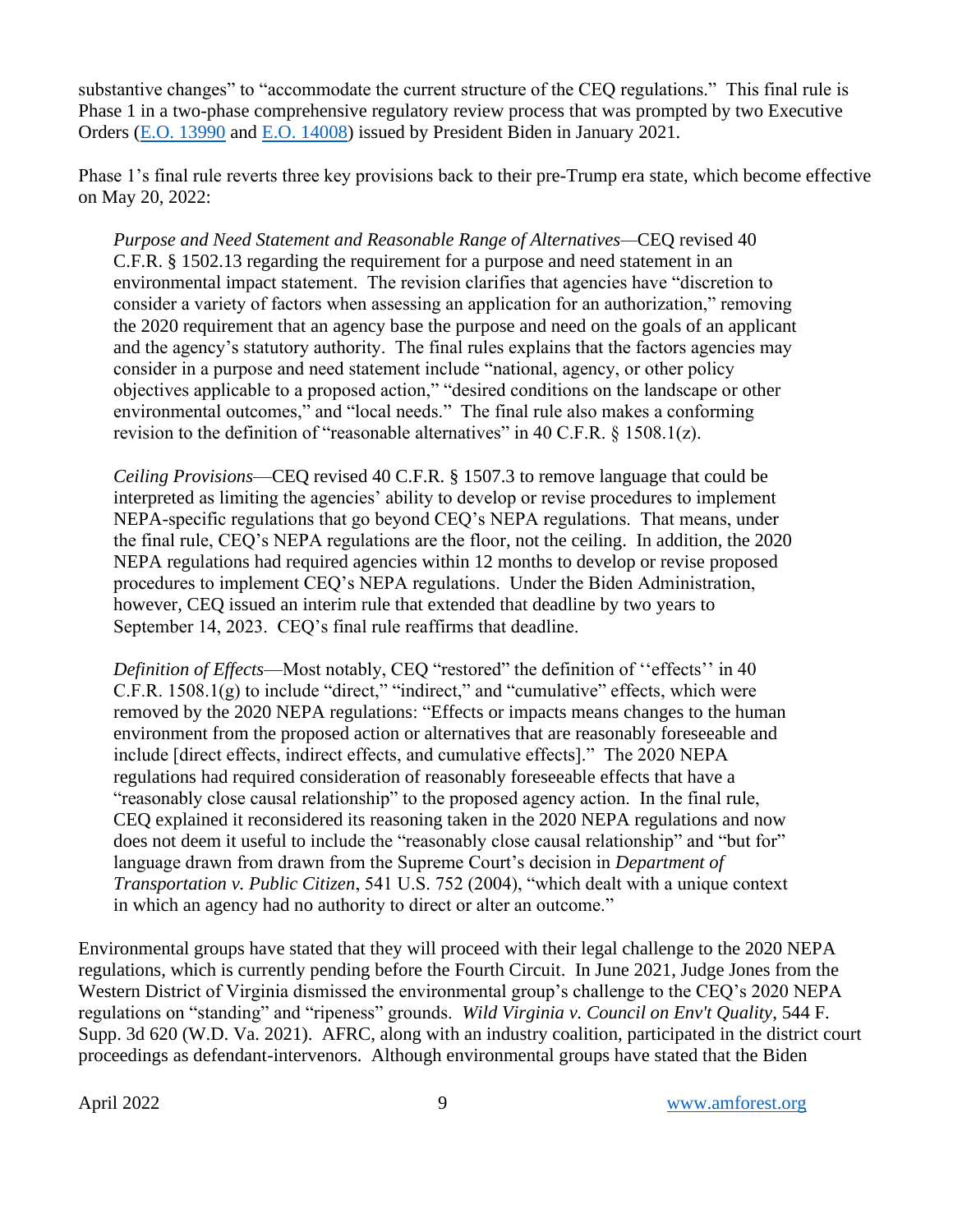Administration's Phase 1 final rule is a positive step, they still plan to pursue their pending legal challenge in order to restore the original 1978 NEPA regulations.

While the Phase 1 changes to the NEPA regulations are significant, CEQ's Phase 2 revisions could be even more concerning because its scope is much broader. CEQ indicated that it is considering public comments submitted during Phase 1 in the development of its Phase 2's notice of proposed rulemaking, which will identify necessary revisions to meet the environmental, climate change, and environmental justice objectives of Executive Orders 13990 and 14008; ensure full and fair public involvement in the NEPA process; provide regulatory certainty to stakeholders; and promote better decision making consistent with NEPA's statutory requirements. AFRC will submit comments during CEQ's Phase 2 rulemaking process. /*Sara Ghafouri*

*Unfavorable Court Ruling Regarding the Castle Mountains Project on the Helena-Lewis and Clark National Forest***.** On April 4, Judge Molloy from the U.S. District Court for the District of Montana issued a decision in a case challenging the Castle Mountains Restoration Project on the Helena-Lewis and Clark National Forest. *See Native Ecosystems Council et al. v. Lannon et al.*, No. 21-cv-22-M-DWM*.* The Castle Mountains Restoration Project authorizes treatment on approximately 22,000 acres, including 1,800 acres scheduled for thinning, 8,000 acres targeted for prescribed burns, and 45 miles of new road construction.

In his 37-page decision, Judge Molloy ruled that the Forest Service failed to meet standards set by the National Forest Management Act and NEPA and remanded the Project back to the agency for additional analysis. Judge Molloy ruled in favor of the plaintiffs, holding the Forest Service failed to properly inventory roads in its assessment and would therefore violate elk and goshawk protections, and ordered supplemental evaluation of elk habitat effectiveness and road density. The court did, however, rule in favor of the Forest Service on the plaintiffs' Roadless Rule claims, holding the proposed treatment did not violate the Rule's prohibition on the cutting, sale, or removal of trees from roadless areas because it fell under the exception under § 294.13(b)(1)(ii), which allows for treatment of small diameter timber that is intended to "maintain or restore the characteristics of ecosystem composition and structure, such as to reduce the risk of uncharacteristic wildfire effects . . . ."

In recent past, we have seen several challenges against projects on the Helena-Lewis and Clark National Forest, raising similar issues. For example, in the challenge to the Elk Smith Project, Judge Morris recently rejected plaintiffs challenge to treatment in the inventoried roadless area, finding that the project activities fell within another exception under the Roadless Rule that allows for "the cutting, sale, or removal of timber is incidental to the implementation of a management activity" that are not prohibited like controlled burning. *See All. for the Wild Rockies v. Munoz*, No. CV-21-46-GF-BMM (D. Mont. Mar. 8, 2022). AFRC is participating in a challenge to the Horsefly Project, which includes two Good Neighbor Authority sales, where plaintiffs alleged that the Forest Service has failed to comply with the elk habitat effectiveness standards and goshawk monitoring requirements. The case is currently pending before Judge Molloy. /*Sarah Melton*

*New Supreme Court Justice Ketanji Brown Jackson.* On April 7, the Senate confirmed Judge Ketanji Brown Jackson as the first female African American Judge to sit on the United States Supreme Court, replacing Justice Stephen Breyer once he retires at the end of the Supreme Court's current term this summer. Three Republican Senators crossed party lines for this historic vote: Mitt Romney (R-UT),